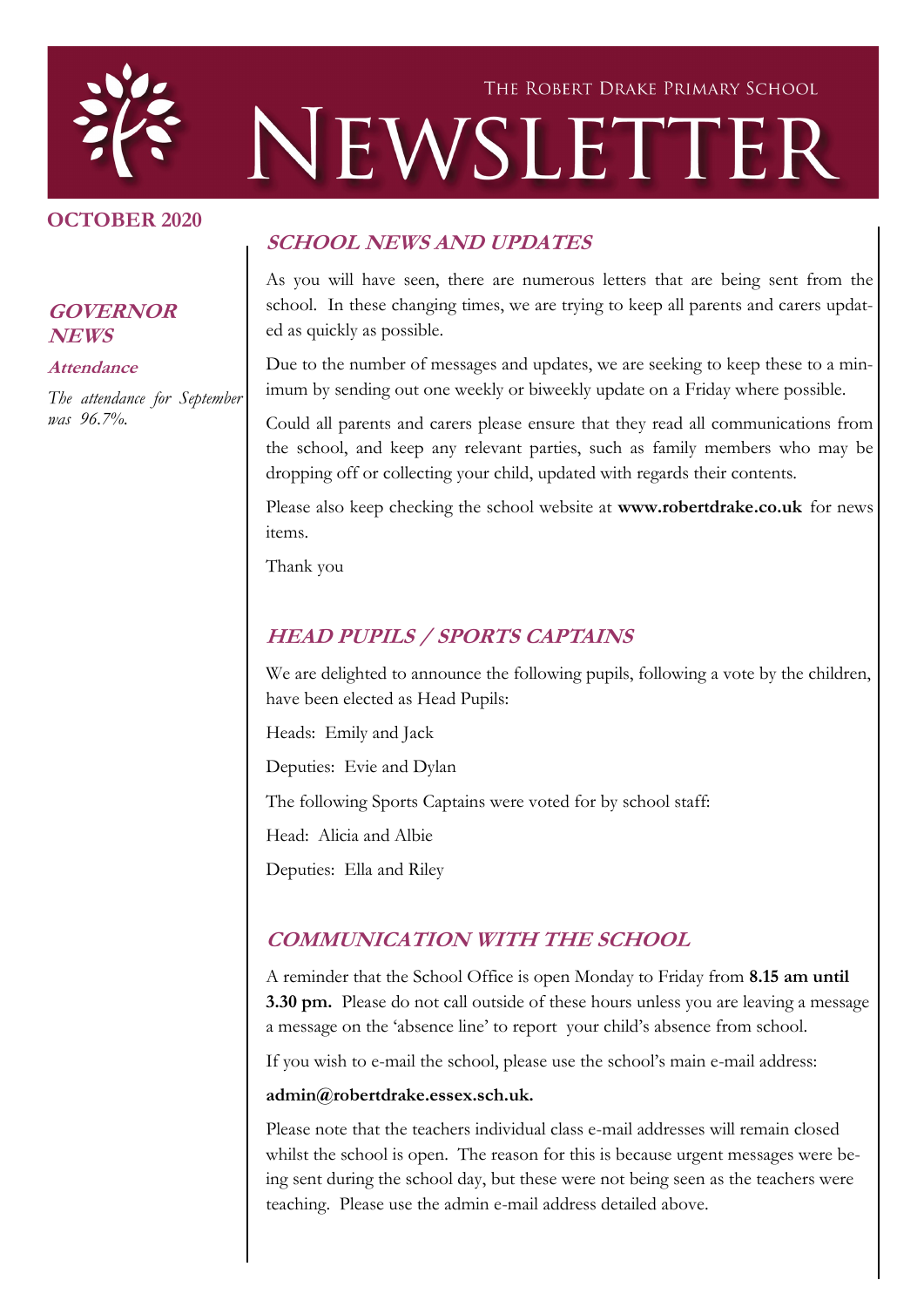## **SOCIAL DISTANCING / MASKS**

A reminder was sent out last week reminding parents and carers to adhere to social distancing rules outside of the school. We ae also requesting that parents and carers wear a face mask.

As from Monday 19 October, parents and carers should not approach or speak with a member of staff at the gate at the beginning or end of the day unless they are wearing a mask. If a mask is not being worn, then parents /carers will need to telephone the school office during opening hours.

### **NON UNIFORM DAY—FRIDAY 23 OCTOBER**

The school will be holding a non-uniform day on **Friday 23 October**.

Unlike previous years, this year the children should bring in their own cake or fruit to take out outside at morning break (SJ/PF class have been written to separately regarding this). Allergies: please note that there are children in he school with severe nut allergies—cakes brought into the school must be **nut free**.

Regarding non uniform, footwear must only be trainers or school shoes and suitable clothes should be chosen to enable the school day to continue as normal—children should not wear crop tops or complete football strips to school (football shirts may be worn).

We would request that the children make a small voluntary donation towards not wearing their uniform, but please only donate if you are able to do so. All donations to be made through **ParentPay**.

The school is seeking to raise around  $\ell$ 600 to replace the hard drives and upgrade the RAM in the school laptops, and we will be using any monies raised to carry out these upgrades.

#### **TEMPORARY AMENDMENT TO SCHOOL UNIFORM**

From Monday 19th October, there will be a temporary amendment to the Uniform Policy.

Children may wear a plain (preferably dark) coloured fleece or sweatshirt over their normal school jumper or cardigan (NOT instead of their jumper or cardigan). This must be worn over the uniform and not carried separately.

Please do not send your child in to school in patterned or brightly coloured clothing as this is not in keeping with the school uniform.

All clothing must be clearly marked with your child's name.

### **WATER BOTTLES**

To avoid spillages in the classroom, could all parents please ensure that their child's water bottles have a sports cap.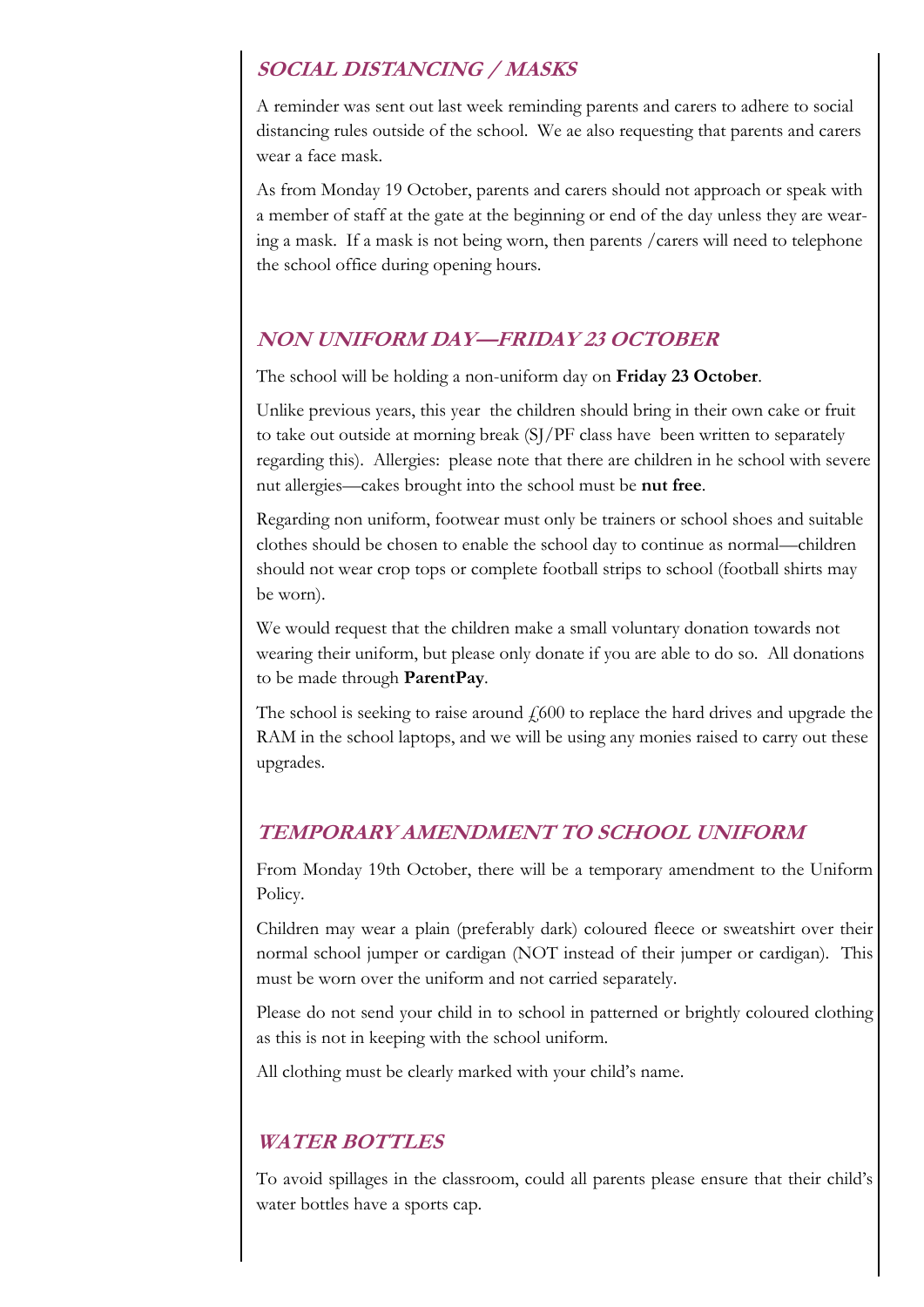### **CONTACT DETAILS—TO BE KEPT UPDATED**

A reminder to please ensure that you keep the school updated if ANY of your contact details change.

You will need to complete a new contact detail form if your details do change; please call or e-mail the school office if you need a copy of the form to complete.

# **DISADVANTAGED PUPIL FUNDING/ FREE SCHOOL MEALS**

The Pupil Premium Funding is allocated to children from low-income families who are currently known to be eligible for free school meals and children who have been looked after continuously for more than six months.

You may register your child for Free School Meals if you receive a range of benefits such as Income Support, Income-based Jobseeker's Allowance, Income-related Employment and Support Allowance and Child Tax Credit (provided your annual income does not exceed  $f(16,190)$ .

If you think you may be eligible, registering is quick and easy.

If your child is in Year 2 or below, please call the School Office and we will send you through a form to complete.

If your child is in Years 3—6, Essex County Council has an online application form on their website: **https://www.essex.gov.uk/free-school-meals.**

If you meet the eligibility criteria, registering for Free School Meals will bring more money to the school which will benefit your child. Our Pupil Premium Funding is also used to provide support for pupils in a number of ways. As well as enabling your child to have the option of a free, healthy meal at lunchtime, other benefits may also be available for registered children, such as help with the cost of school trips. Further details are available on the school website.

Please be assured that registering for Free School Meals is completely confidential and your child's peers need not know they have applied. Please contact the school office if you have any questions or require help with your application.

### **FLU VACCINATIONS—THURSDAY 5 NOVEMBER**

Flu vaccinations will be taking place in school on **Thursday 5 November.**

If you would like your child to receive a vaccination, then you will need to complete a consent form by **5 pm on 3 November**.

The consent forms are to be completed electronically and the link is contained within the letter sent out on 6 October.

If you would like a paper copy of the form to complete, then please contact the school office.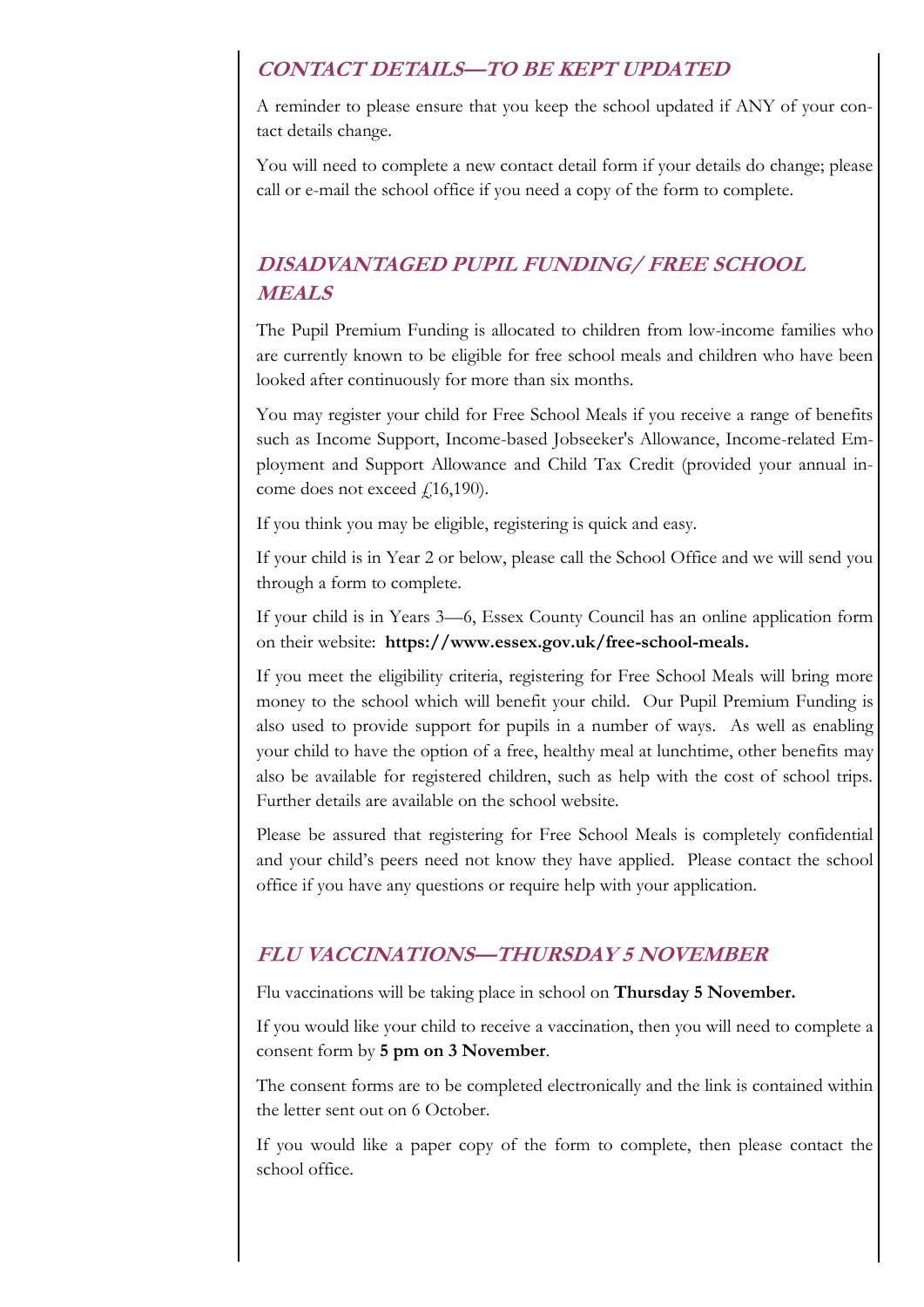## **PUNCTUALITY**

Thank you to the majority of parents and carers who ensure that their child arrives at school on time.

A reminder that children can only enter the school with their class at the appointed time. They cannot enter the school with a different class.

If your child is late and misses their opening time, they will not be able to come into school until **9.15 am**. On arrival, please buzz the main pedestrian gate to advise the Office; they will inform the class and a staff member will come and collect your child.

Your assistance in adhering to this procedure is much appreciated.

### **ATTENDANCE BADGES**

Due to the uncertain circumstances in which school has returned, we will be monitoring the criteria of how to award attendance badges to the children for good attendance. We will consider this in the summer term with a view to awarding badges for attendance throughout the whole year, rather than termly.

# **SECONDARY SCHOOL APPLICATIONS**

A reminder, if your child is in Year 6, that Secondary School Applications need to be submitted to Essex County Council by the closing date of **31 October 2020.**

Full details of the application process can be found on Essex' website on the following ljnk: https://www.essex.gov.uk/apply-for-a-secondary-school-place.

Parents and carers will be notified of their child's school offers on 1 March 2021.

# **BIKEABILITY**

Bikeability will be taking place for Year 6 pupils after half term. A letter was sent out with full details on 14 October. Any parents or carers wishing their child to take part in the sessions, should complete the form and return it to pe@robertdrake.essex.sch.uk.

Please be advised the school is hoping to organise some virtual sports events for Years 1 to 6—parents and carers will be updated on these as and when they are arranged.

# **BEHAVIOUR POLICY**

The school's Behaviour Policy has been updated as a result of current circumstances. The key consideration when making the changes was keeping children safe within their bubbles, so that staff and children are all safe and the school can remain open.

The updated rules were shared with all the children in the school during our first week back, and we have been very impressed by how the children have adhered to these changes. The amended Behaviour Policy is available on the school website.